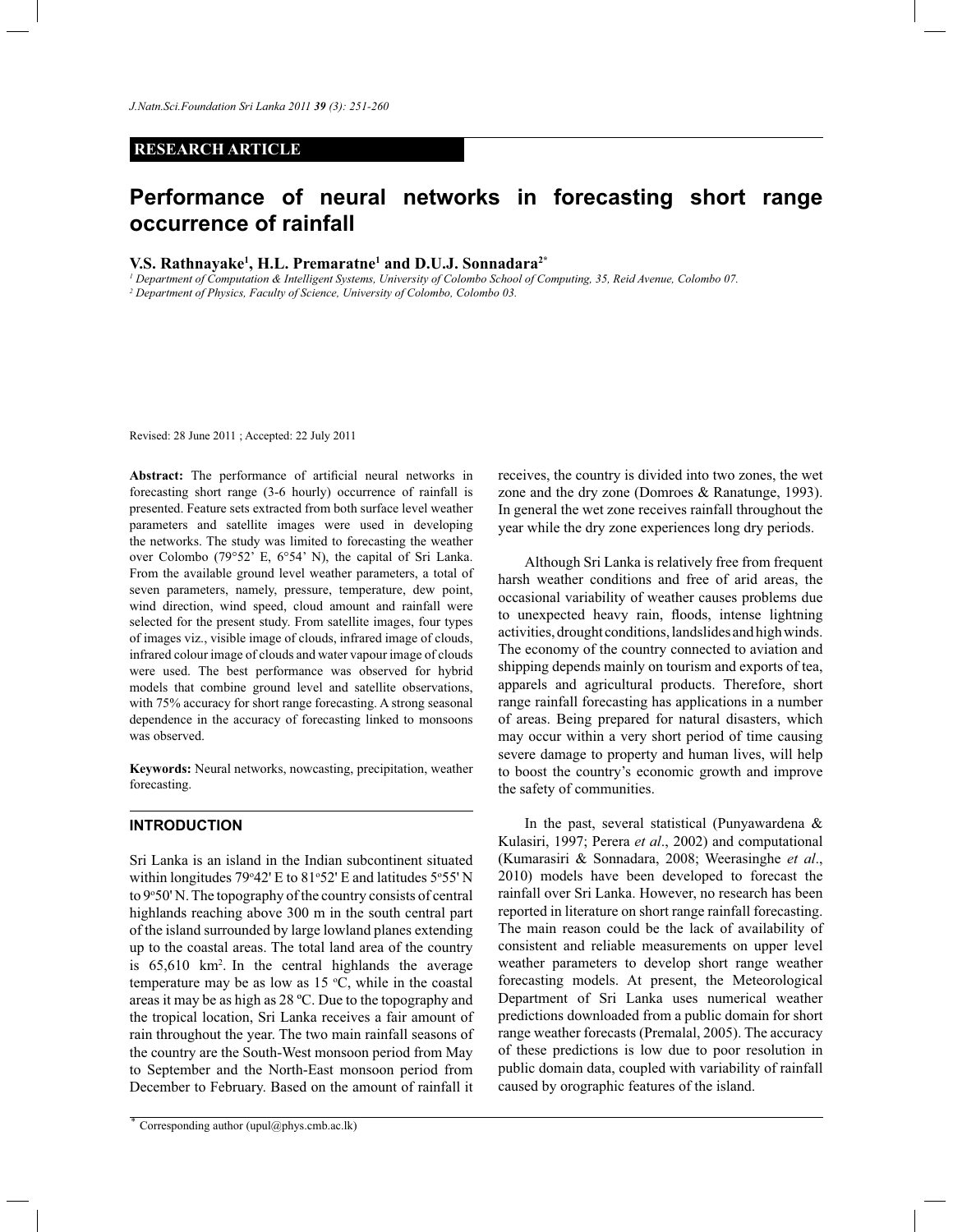## **Related work**

Many methods have been developed in the past to forecast weather, ranging from simple numerical models to complex computational models. Artificial neural networks (ANN) became popular in meteorological forecasts especially due to their ability to handle unstructured and noisy data. There are a number of different architectures to build neural network models for forecasting. While some researchers claim that there is no extensible advantage using a particular model (Luk *et al*., 2001), others have shown that some models are superior (Maqsood *et al*., 2004). Radial basis function (RBF) networks have shown a greater ability to forecast in diverse areas (Lee, 1991; Finan *et al*., 1996; Dawson *et al*., 2002; Chiradeja & Ngaopitakkul., 2009).

 Due to the variability of weather, predicting rainfall with high accuracy using a general model is quite difficult. In order to overcome this problem, different solutions have emerged for each situation; models from very short range forecasting (McCann, 1992; Kuligowski & Barros, 1998) to long range (Guhathakurta, 1997; Guhathakurta *et al*., 1999), as well as from local (Karmakar *et al*., 2008) and mesoscale (Purdom, 1976; Gel *et al*., 2004) prediction models to large geographical area prediction models (Grimes *et al*., 2003; Coppola *et al*., 2006). The conventional models, which use surface observations, have been improved by adding upper level observations to achieve higher accuracy. As a result, forecasting models were designed combining radar and satellite data (Browning, 1979; Reynolds *et al*., 1979; Austin *et al*., 1982), as well as satellite and ground data (McCullagh *et al*., 1995), while others have combined different sources to build improved forecasting models (Wilheit *et al*., 1991; Ganguly, 2002).

 This study focuses on the development of forecasting models using ANN for the occurrence of short range rainfall. The models were developed for Colombo, the capital of Sri Lanka. Colombo is situated in the South-Western coast of the island, which is in the wet zone defined by the longitude  $79^{\circ}52'$  E and the latitude  $6^{\circ}54'$  N. The main objective of the present work was to test the reliability of rainfall forecasts made 3-6 hours prior to the rain (commonly known as nowcasting).

Artificial neural networks (Bishop, 1995) is a computational model inspired by the architecture of the human brain that learns to perform functions rather than having functions programmed into it. The model has a number of artificial neurons connected to each other, and is similar to a human brain. They act like the biological neurons, where all neurons process a small proportion of data in parallel. The function of a neural network, which is also similar to the human brain, undergoes an extensive and complex training and learning process to understand patterns by identifying their features. ANNs learn from experience, generalize from previous examples to new ones and extract essential characteristics from inputs containing irrelevant data. A major advantage of the neural technique is its ability to tolerate unstructured data. Neural networks are used in some of the main areas of computing such as pattern classification, function approximation and time-series forecasting. Inspired by its capabilities, researchers have developed network models with unique characteristics such as back propagation (Chauvin & Rumelhart, 1995), radial basis functions (Bors, 2001), growing cell structures (Fritzke, 1994) and self-organizing feature maps (Kohonen, 1989).

 Radial basis function (RBF) networks were developed as a powerful alternative to the multi-layered perception (MLP) networks. Broomhead and Lowe (1988) were the first to use the radial-basis functions in the design of neural networks, after it was introduced by Powell (1985) as a solution for the real multivariate interpolation problem. RBF networks with diverse applications are becoming increasingly popular and is probably the main rival to the MLP. RBF networks are superior to other neural network approaches due to their capability of approximating nonlinear mappings effectively and handling the localminima problem (Sahin, 1997). The training time of RBF networks is quite low when compared with other neural network models and they are quite successful in identifying regions of sample data not classified into classes.

 RBF network is a feed forward network consisting of three layers; an input layer, an output layer and a hidden layer. The basic architecture of an RBF network is shown in Figure 1. The input layer is made up of source nodes (which represent each set of predictor variables as an input) that connect the network to its environment. The input neurons feed values to each of the neurons in the hidden layer. The second layer or the hidden layer performs a non-linear mapping from the input space into a (usually) higher dimensional space in which the patterns become separable. This layer consists of a variable number of neurons. Each neuron consists of a radial basis function centered on a point with as many dimensions as the predictor variables. The spread (radius) of the RBF function may differ for each dimension. The centers, spreads and the optimal number of neurons for the layer are determined by the training process. The structure of the final layer (output layer) is decided by the expected outcome of the network. It performs a simple weighted sum, which is a linear mapping to create the output.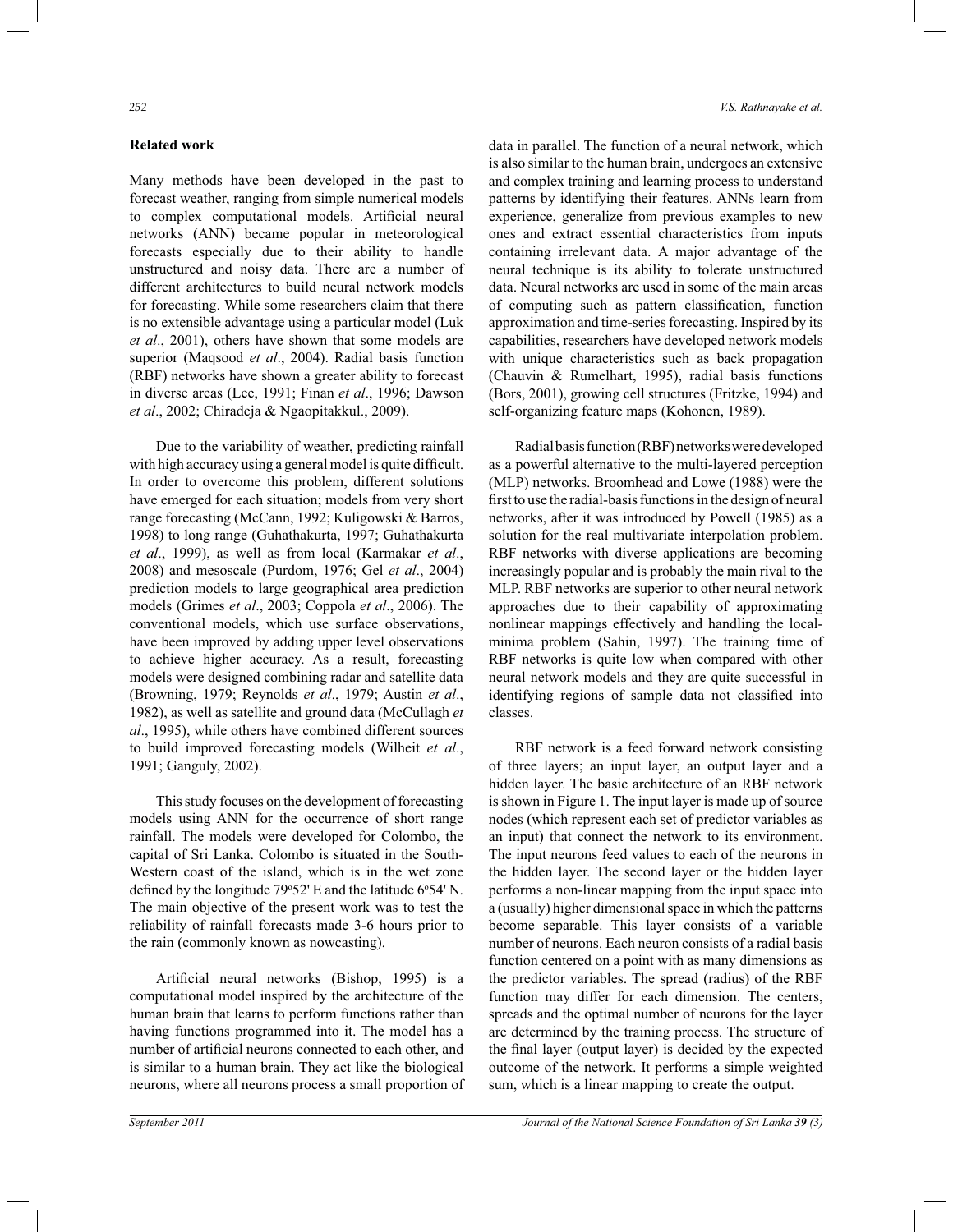

Figure 1: Architecture of an RBF network which has k input neurons, m hidden neurons and n output neurons

In the training process, an RBF network should determine three parameters for the radial function; center (*c*), distance measure (*r*) and shape (*φ*). For each neuron in the hidden layer, the weights  $(w_{ii})$  represent the coordinates of the centre of the cluster (*c*) and *r* is the distance from the cluster centre, which is usually the Euclidean distance measured from the cluster centre and is found using the following equation for the input pattern *x*,

$$
r_j = \sqrt{\sum_{i=1}^{k} (x_i - w_{ij})^2}
$$
...(1)

The shape  $(\varphi)$  of the radial-basis can be Gaussian, Hardy multiquadratic, inverse multiquadratic or any relevant radial function. However, the most commonly used radial-basis function is the Gaussian function, which generates the outcomes of the hidden units according to equation 2.

$$
\varphi_j = \exp\left(-\frac{\sum_{i=1}^{k} (x_i - w_{ij})^2}{2\sigma_j^2}\right) \quad ...(2)
$$

The variable sigma  $(\sigma)$  defines the width or radius of the bell-shape and is determined empirically. The final output of the j<sup>th</sup> hidden neuron is the value of the RBF  $\varphi_j(x)$ . The output value of the *p*<sup>th</sup> neuron is given as a linear combination of the RBFs according to equation 3.

$$
y_p = \sum_{j=0}^{m} w_{jp} \varphi_j(x) \qquad ...(3)
$$

#### **Model development**

Meteorological activities in Sri Lanka started in the mid 1860s with the establishment of a network of rainfall gauges. The Department of Meteorology, established

*Journal of the National Science Foundation of Sri Lanka 39 (3) September 2011*

in 1948, is responsible for collecting and maintaining weather data and providing services to government agencies, the private sector and the general public. Twenty four (24) hour weather observations are maintained at 12 meteorological stations and sixteen (16) hour weather observations are maintained at 8 meteorological stations. All these stations report meteorological parameters such as rainfall, pressure, temperature, humidity and wind speed at 3 h intervals to the National Meteorological Centre in Colombo. Since data obtained at 3 h intervals are not adequate to develop very short range forecasting models, an additional data set was extracted from satellite images available in a public domain to obtain details about recent weather conditions. The satellite images are available every 30 min.

 The proposed model uses time series data from weather parameters. The model uses the past states of weather  $(x_{t,n})$  up to current time  $(x_t)$  in order to predict a future state  $(x_{t+d})$ . To implement the required function *f* for forecasting, the architecture of the nowcasting model uses RBF networks as in the configuration shown in Figure 2.

 The paper focuses on 10 short range forecasting (nowcasting) models developed under two broad categories, namely 3 h prior and 6 h prior to rain occurrence. The parameters for function *f* vary according to the forecasting models. The value for *d* is one for 3 h prior forecasting models and two for 6 h prior forecasting models. i.e., two models are forecasting one step prior and two steps prior forecasting for rainfall occurrences. The models have only one output node, which indicates the presence or the absence of rain. For developed models, the outcome of the RBF network can be represented as shown in equation 4.

$$
f(x) = w_o + \sum_{i=1}^{m} w_i \varphi_i(x) \qquad ...(4)
$$

where *w* is the weight ( $w_0$  is the bias for the network) and  $\varphi_i(x)$  are the fixed-basis functions ( $\varphi_0$ =1).

 To develop neural network models, both ground level weather parameters and satellite images have been used. From the available ground level weather parameters, a total of seven parameters have been selected for the present study. The study was limited to the weather observations recorded at the Colombo, Katunayaka, Ratmalana and Ratnapura meteorological stations (Table 1). The frequency of observations was once every 3 h. The selected weather parameters are; pressure, temperature, dew point, wind direction, wind speed, cloud amount and rainfall.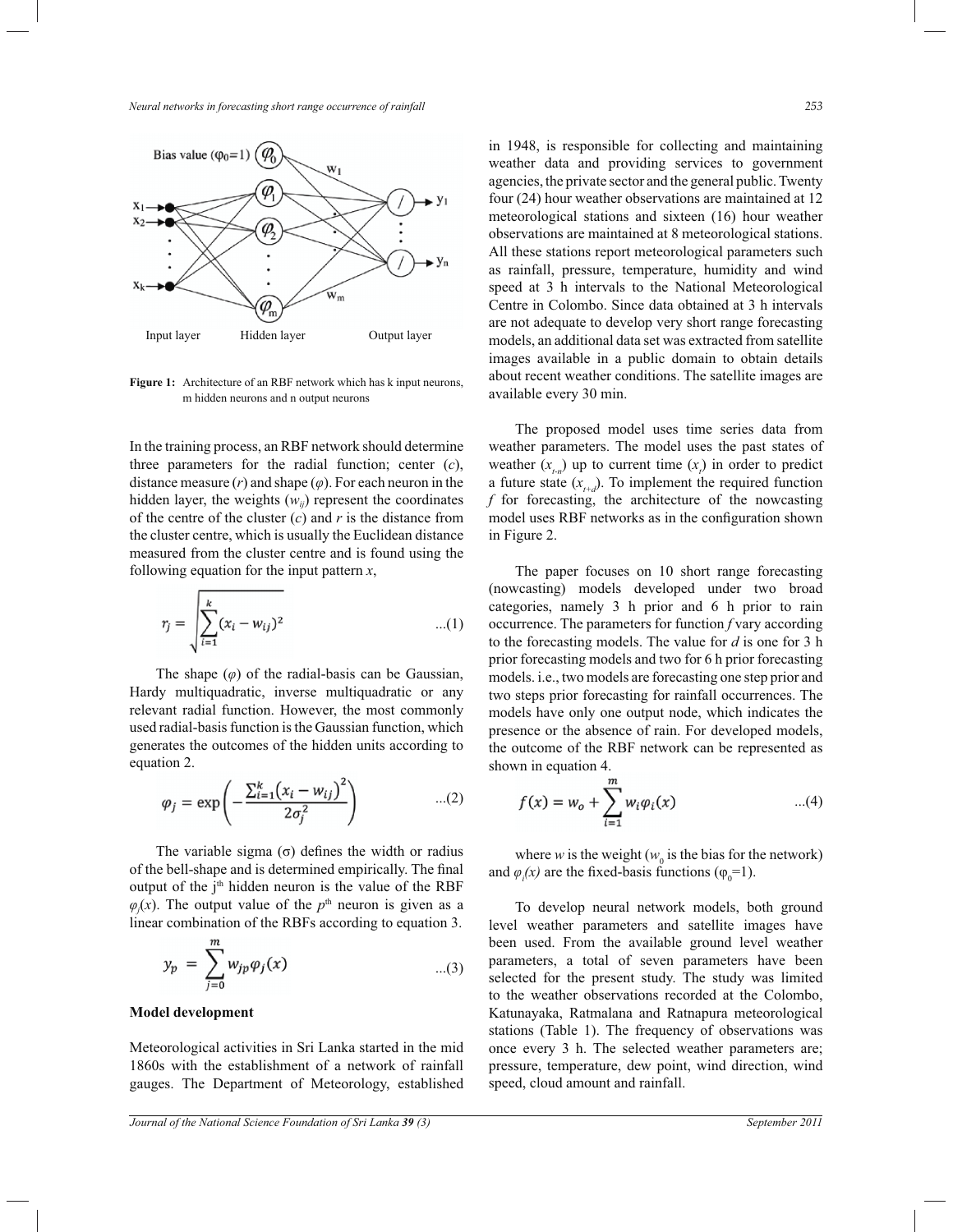

**Figure 2:** Architecture of the developed model for nowcasting, which is an RBF network. Model uses past weather conditions up to current time in order to predict the future state.

**Table 1:** Locations (latitude and longitude) of the meteorological stations used in this work

| Meteorological station |           | Colombo           | Ratmalana         | Ratnapura         | Katunayake        |
|------------------------|-----------|-------------------|-------------------|-------------------|-------------------|
| Location               | Latitude  | $6^{\circ}54'$ N  | $6^{\circ}46'$ N  | $6^{\circ}41'$ N  | $7^{\circ}10'$ N  |
|                        | Longitude | $79^{\circ}52'$ E | $79^{\circ}53'$ E | $80^{\circ}24'$ E | $79^{\circ}52'$ E |

To include upper atmosphere information, three categories of satellite images (visible images, infrared images and water vapour images) were used. All images were taken from the geostationary meteorological satellite METEOSAT-7 operated by the European Organization for the Exploration of Meteorological Satellites (EUMETSAT). The satellite images are available for a time interval of 30 min. Four types of images were selected for this work, namely, visible image of clouds, infrared (IR) image of clouds, infrared colour image of clouds and water vapour image of clouds (Figure 3).

 The colour values of the satellite images have been used as the features for the upper atmosphere. The satellite images used in this work have the scaling of 1 pixel equivalent to 10 km at ground level. Due to the low resolution in the satellite images, finding the exact location/area to extract features is difficult. In the present work, the location was calculated relative to the marked longitudes and latitudes in the image. However, due to the outline of the country drawn on the selected satellite images, features of some pixels over a location such as Colombo, which is situated along the Western coast of the island, are not available. To avoid this problem, the average value of the neighbouring pixels was used as the feature value of the altered pixels.

It was necessary to pre-process some of the parameters before feeding them into the neural networks. The following steps were taken in order to pre-process the parameters.

- 1. Colour values of the satellite images (infrared image, infrared colour image and water vapour image) were converted to temperature values.
- 2. Colour values of the visible satellite images were converted into cloud amount.
- 3. Rainfall was divided into two classes, dry and wet using a threshold value. A threshold value of 0.1 mm, which is the least measurable value, was used in this work to define the dry and wet conditions.
- 4. Missing data values were estimated using a time series algorithm (piecewise cubic Hermite interpolation).

 The best models for forecasting occurrence of rainfall at a short range for the selected area are chosen after investigating the accuracy of many models which were built using different feature sets and neural network architectures. The architecture of the complete forecasting system is shown in Figure 4. The forecasting system is divided into smaller modules and developed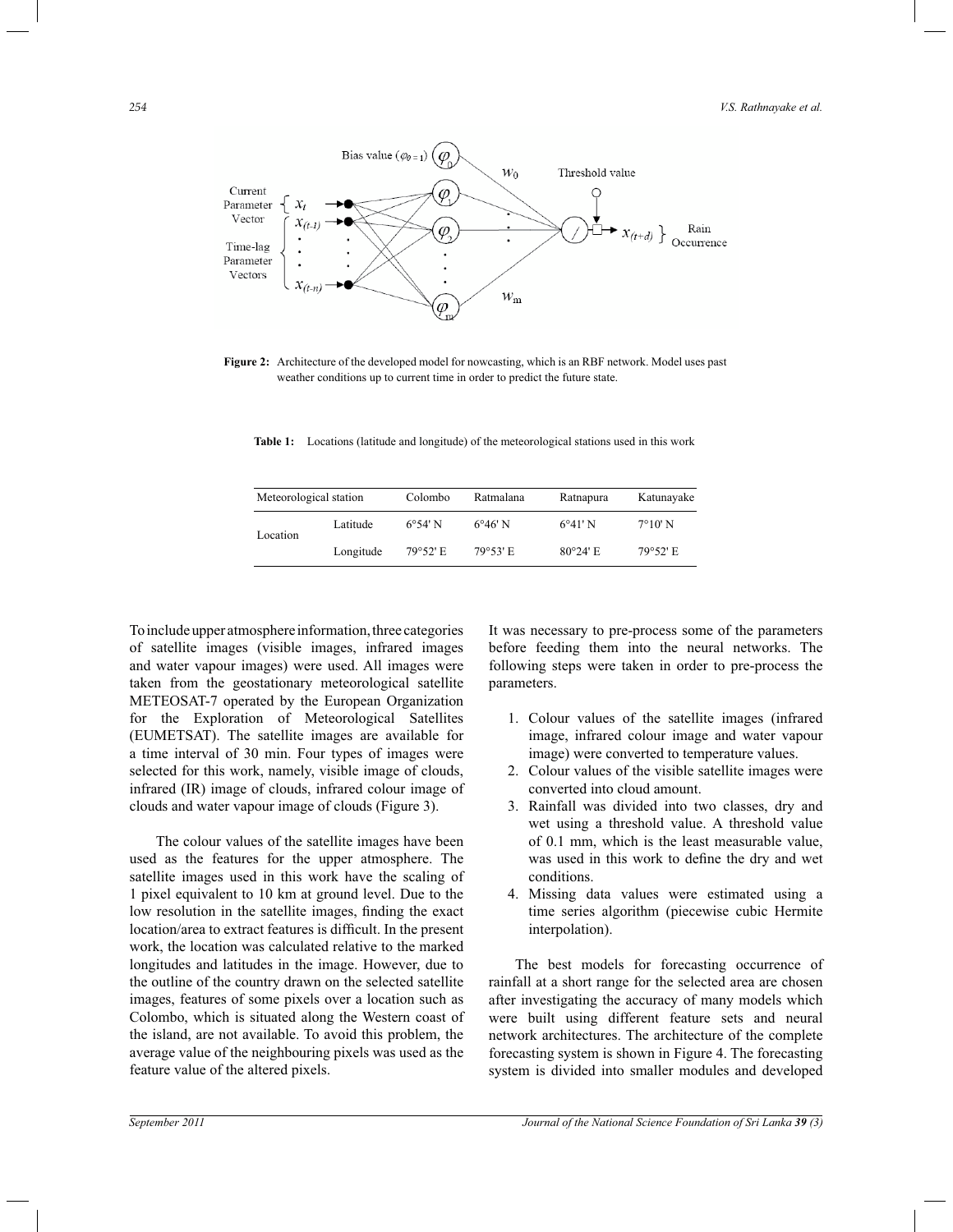

**Figure 3:** Satellite image types used in the nowcasting models. Images from left to right are; visible image of clouds, infrared image of clouds, infrared colour image of clouds and water vapour image of clouds.

independently. All selected first level modules were used to build second level models and some modules were combined to develop hybrid models. The models that were focused on this work are, single station model, satellite image model, neighbour model, hybrid single station model and hybrid neighbour model.

 At each level, ANN models were fine-tuned to obtain optimal accuracy by varying the spread-constant and input window size. The best ANN structure and the input window size were chosen to obtain the best accuracy at each level. For the developed models, the expected network outcomes were 0 and 1 for dry and wet, respectively. After many trials, it was found that the best prediction success rate can be achieved by using the threshold value of 0.5 to separate the classes. Therefore, the network outcome can be represented at time *t* as;

$$
y_t = \begin{cases} 0 \text{ (Dry or No } - \text{rain)}, \text{if } x_t < 0.5\\ 1 \text{ (Wet or Rain)}, & \text{if } x_t \ge 0.5 \end{cases} \tag{5}
$$

where  $y_t$  is the output class and  $x_t$  is the output value generated by the RBF network model.

*Single station model (SSM)*: This model uses ground level parameters recorded at a single station for short range forecasting. The model was built to study the effects of using the lower atmospheric parameters in short range forecasting. Weather data obtained from the Colombo meteorological station was used in developing this model.

*Satellite image model (SIM)*: This model uses only satellite data for short range forecasting. The objective was to study the effect of higher atmospheric parameters in short range forecasting. The model is based on 3 hourly ground data combined with 30 min satellite image data (six satellite images for one record in the ground data) with four feature variables to represent four types of satellite images (water vapour image, infrared colour image, visible image and infrared image). One major



**Figure 4:** Overall architecture of the short range forecasting models. The whole system consists of small models developed in two levels. The first level models are the single station model, the satellite image model and the neighbour model. The extra two models developed in the second level are the hybrid single station model and the hybrid neighbour model.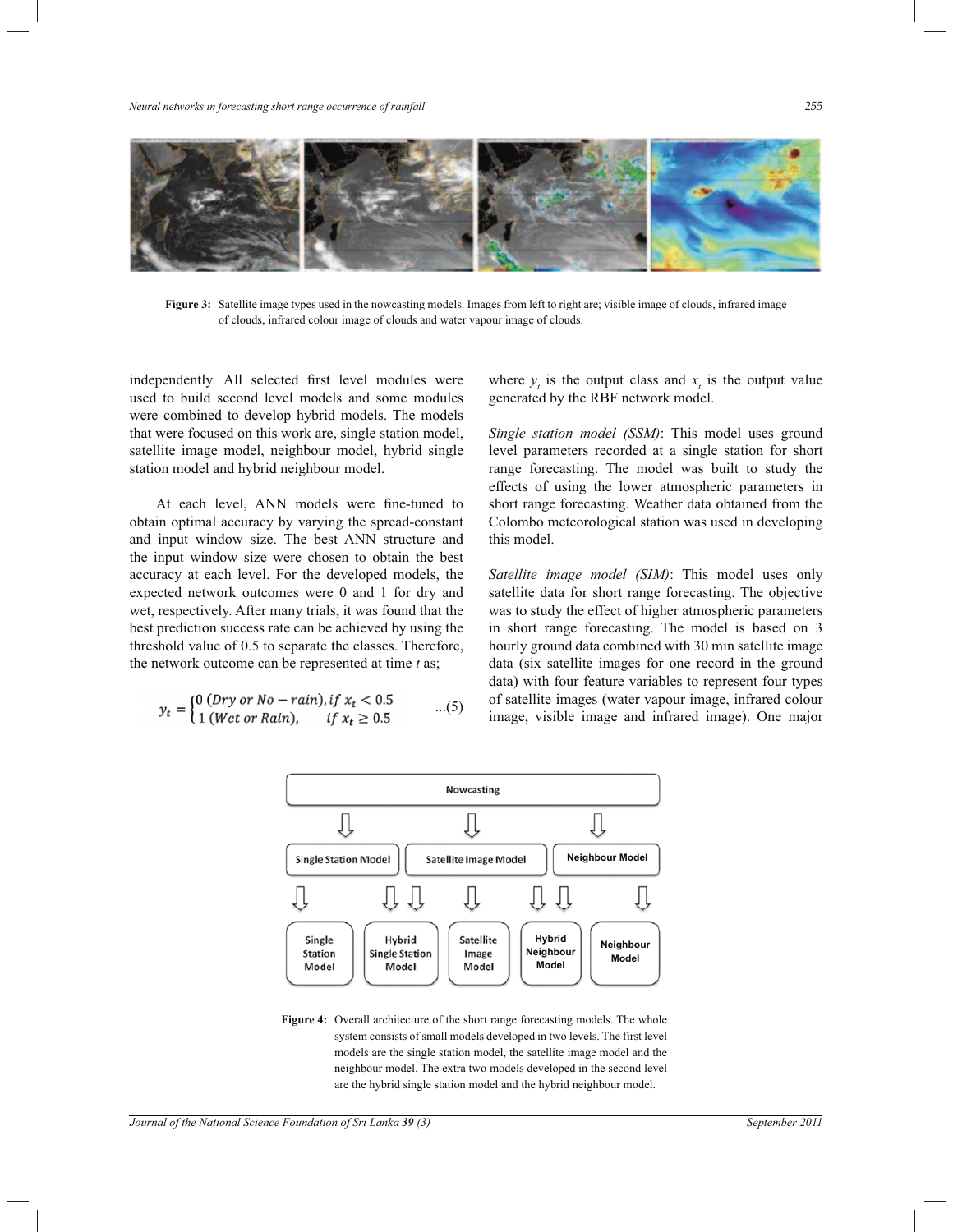issue when using visible images was the availability period of images. The images were only valid during the daytime, from 6.00 A.M. to 5.30 P.M. local time. Initial work showed higher accuracy when the visible image was included. In order to predict 24 hour forecasts, the empty data slots for night time were filled by interpolating (piecewise cubic hermite interpolation) the values from available images. Thus, the model continued even at night time with all four feature variables.

*Neighbour model (NM)*: The Neighbour model was developed using the ground level parameters from multiple meteorological stations. The objective was to study the effect of neighbouring weather conditions in short range forecasting. In addition to the target meteorology station, the model uses weather parameters available at the meteorological stations in the vicinity. The target meteorological station was Colombo. As neighbours, data from the Katunayaka, Ratmalana and Ratnapura meteorology stations were used.

*Hybrid single station model (HSSM)*: This model forecasts rainfall by combining both ground level parameters from the Colombo meteorological station and the satellite data. The objective of the model was to use both lower and upper atmospheric parameters available at a specific location for short range forecasting. The model uses both ground level data and satellite data according to the outcomes of the initial models.

*Hybrid neighbour model (HNM)*: In this model, short range forecasting was done by using ground level parameters from multiple meteorological stations as well as satellite data. The objective of the model was to study the effect of regional weather conditions in short range forecasting for Colombo. The model also uses satellite images to extract the upper atmospheric condition. Hence, the model considers both upper and lower atmospheric conditions for predictions.

 All the models were independently developed and optimized for short rang forecasting for both 3 hours and 6 hours prior to occurence of rain. The models have been

developed with radial basis function neural networks. In this work, a spiral model development life cycle was adopted. The models were tested, and based on the outcome the input window size and spread-constant were selected. At the end of the development cycle, the optimal input window size and the ANN structure for each model were finalized.

For training and evaluation, two separate datasets were used for both lower atmospheric data (surface level observations) and upper atmospheric data (satellite images). For ground level information, a 3 hour dataset for 18 months starting from January 2008 was used. For satellite images, four types of satellite images taken during a 10 month period starting from August 2008 were used. The dataset contained 562 rain data and 3574 no-rain data (using a 0.1 mm threshold). For training, the same number of rain data and no-rain data were selected to avoid network bias to one class. Approximately 65% of rain data and the same number of no-rain data from the initial dataset were selected randomly for training while the others were used for testing.

 The training and testing were carried out in two phases. In the first phase, the developed models were trained and tested using the full dataset. In the second phase, due to the behaviour differences in the rain pattern in each season (South-West monsoon, North-East monsoon and inter-monsoon), the models were tested using seasonal data (following the same data selection mechanism for seasons). The percentage seasonal occurrence of rainfall is shown in Table 2.

 For evolution of the models, two indicators were used, which are the prediction success rate and the root mean square (RMS) error. The prediction success rate (accuracy) was calculated as a percentage value of the number of correct predictions over the total number in the test sample. In addition, the network performance was also tested by using the RMS error for each nowcasting model. The RMS error varies between 0, which represent 100% success and 1, which represents 0% success. Equations 6 and 7 show the definitions used.

**Table 2:** Percentage of seasonal rain occurrences (3 hourly data)

| Season             | Percentage of<br>rain occurrences<br>(yearly) | Percentage of<br>rain occurrences<br>(within the season) | Average rain depth<br>(within the season) |
|--------------------|-----------------------------------------------|----------------------------------------------------------|-------------------------------------------|
| South-West monsoon | 44.0%                                         | 16.8%                                                    | 3.54 mm                                   |
| North-East monsoon | $10.7\%$                                      | $5.0\%$                                                  | 7.51 mm                                   |
| Inter monsoon      | 45.3%                                         | 17.4%                                                    | $6.65 \,\mathrm{mm}$                      |

*September 2011 Journal of the National Science Foundation of Sri Lanka 39 (3)*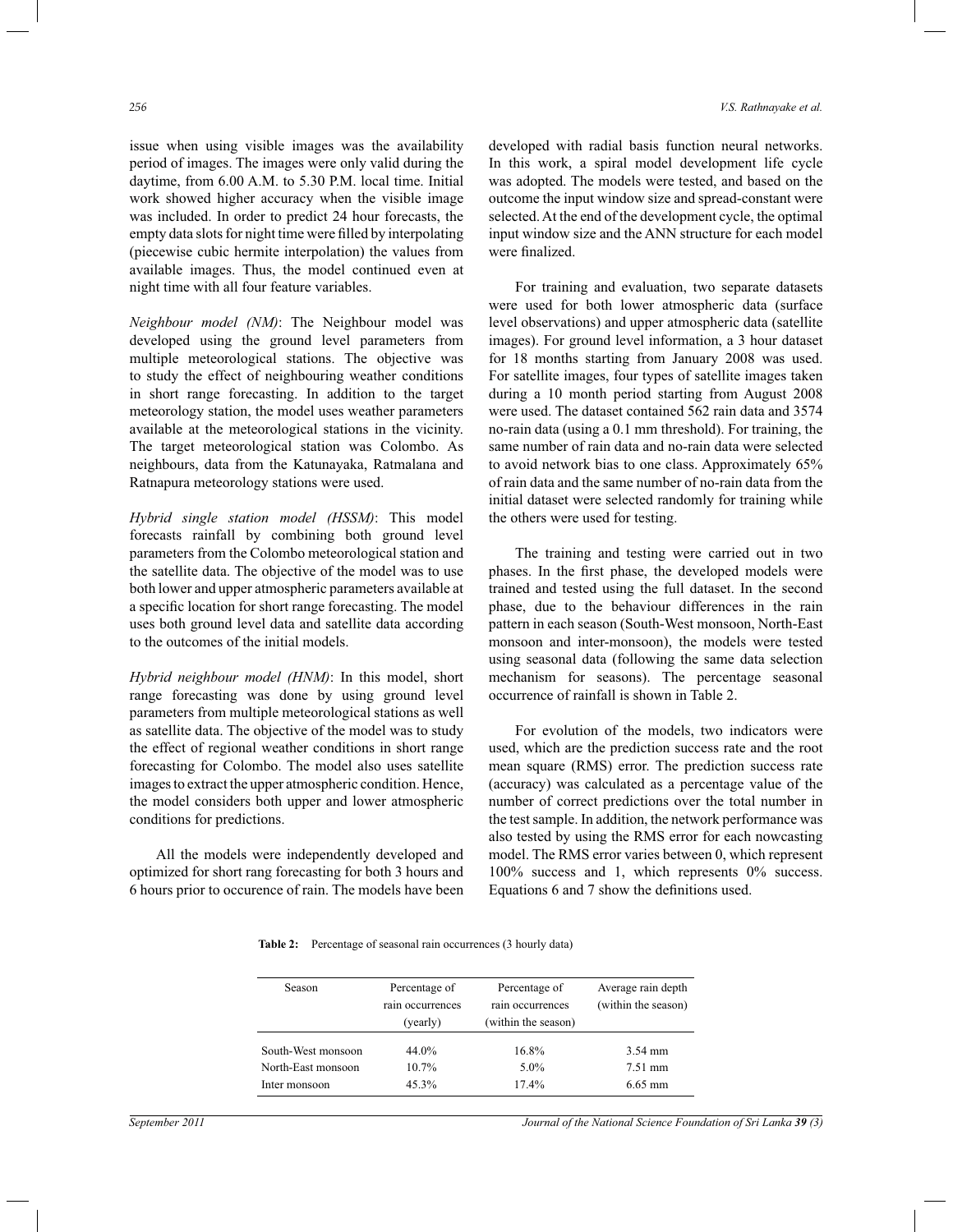*Neural networks in forecasting short range occurrence of rainfall 257*

$$
Prediction success rate = \frac{n}{N} \times 100\% \qquad ...(6)
$$

where, *n* is the number of correct predictions and *N* is the total number in the test sample.

RMS Error = 
$$
\sqrt{\frac{1}{n}} \sum_{i=1}^{n} [(X_p)_i - (X_e)_i]^2
$$
 ...(7)

where,  $X_p$  is the predicted output,  $X_e$  is the expected output and *n* is the total number of predictions.

 In the training process, initially, the mean squared error target and maximum number of epochs were fixed at  $10^{-5}$  and 1000, respectively. The training mechanism consisted of two training stages. In the first stage, RBF network was trained for a given input and output vectors (supervised training). The network was trained until its mean squared error reached the target. The network undergoes several training cycles for the same network configuration with different training and testing samples taken from the main dataset. The process was repeated through a set of varying spreads (spread of radial basis functions) until the optimum accuracy was obtained.

 In the second stage, the first stage was repeated for increasing input window sizes until the optimum window size was found. The network with optimum accuracy for the optimum window size was selected as the final RBF network for the nowcasting model. The same procedure was continued for all nowcasting models. The statistics calculated for the final RBF network were considered as the statistical outcome of the nowcasting model.

## **RESULTS AND DISCUSSION**

Comparison of the prediction success rates of ANNs is shown in Figure 5. For all short range forecasting models, three hours prior models have nearly equal or higher net prediction success rates compared to the six hours prior models. For all short range forecasting models, the ANNs have an overall prediction success rate of more than 60% for both three hours and six hours prior forecasting. When only no-rain classification was compared, all ANN models show over 70% prediction success rate in three hours prior predictions. The best was seen for the hybrid neighbour model with an accuracy of 82%. For predicting rain, the lowest accuracy with a prediction success rate of 53% is shown by the neighbour model. When comparing the variances of predicting rain and no-rain, rain prediction has a large variance than norain. A similar behaviour can be seen for the six hours prior forecasting. The best for no-rain was the neighbour model with an accuracy of 75%. However, for predicting rain, it is the lowest with a prediction success rate of around 52%. Overall, the neighbour model showed the lowest accuracy for rain prediction for both the three hours and six hours forecasting categories (54% and 52%, respectively), while the hybrid single station model showed the highest prediction for both three hours and six hours forecasting categories (80% and 75%, respectively). In general, rain prediction had higher fluctuations among models.

 When satellite data are used, an improved accuracy was seen for all ANN models with 75% and 74% success rates for three hours and six hours forecasting. For both three hours and six hours prior forecasting, the best overall results were observed for the hybrid single station model. According to the results, the most successful overall performance was seen from the hybrid satellite model for both three hour and six hour prior short range forecasting. This could be due to the detection of cloud formation by satellite images (which are captured in 30 minute intervals) when there is a high probability of rainfall occurrence.

 A large variation of performance was seen among nowcasting models when compared with the difference in the two forecasting categories. The network performance is better for the short term prediction compared to the long term prediction for each model. This is expected since the reliability of predictions reduces with the increase in time span. When considering the performances, the hybrid single station model shows the best performance with the lowest RMS error of 0.5, while the neighbour model shows the highest RMS error of 0.6. The observed performance differences between the main models and hybrid models suggest that the use of multilevel atmospheric observations increases the reliability of forecasting models.

 Since the pattern of wet and dry behaviour changes with the seasons which can easily affect the developed models, the prediction success rate was calculated separately for rain and no-rain conditions for the North-East, South-West and Inter-Monsoon seasons using the forecasting models for three hours prior forecasting. The results are shown in Figure 6.

 It can be seen that in general, compared to the South-West monsoon season during which Colombo receives a major share of its rain, during other seasons, the prediction success rate is higher with nowcasting. An explanation can be found in the rainfall occurrence statistics. Although the South-West monsoon season has a high number of rain occurrences, often the amount of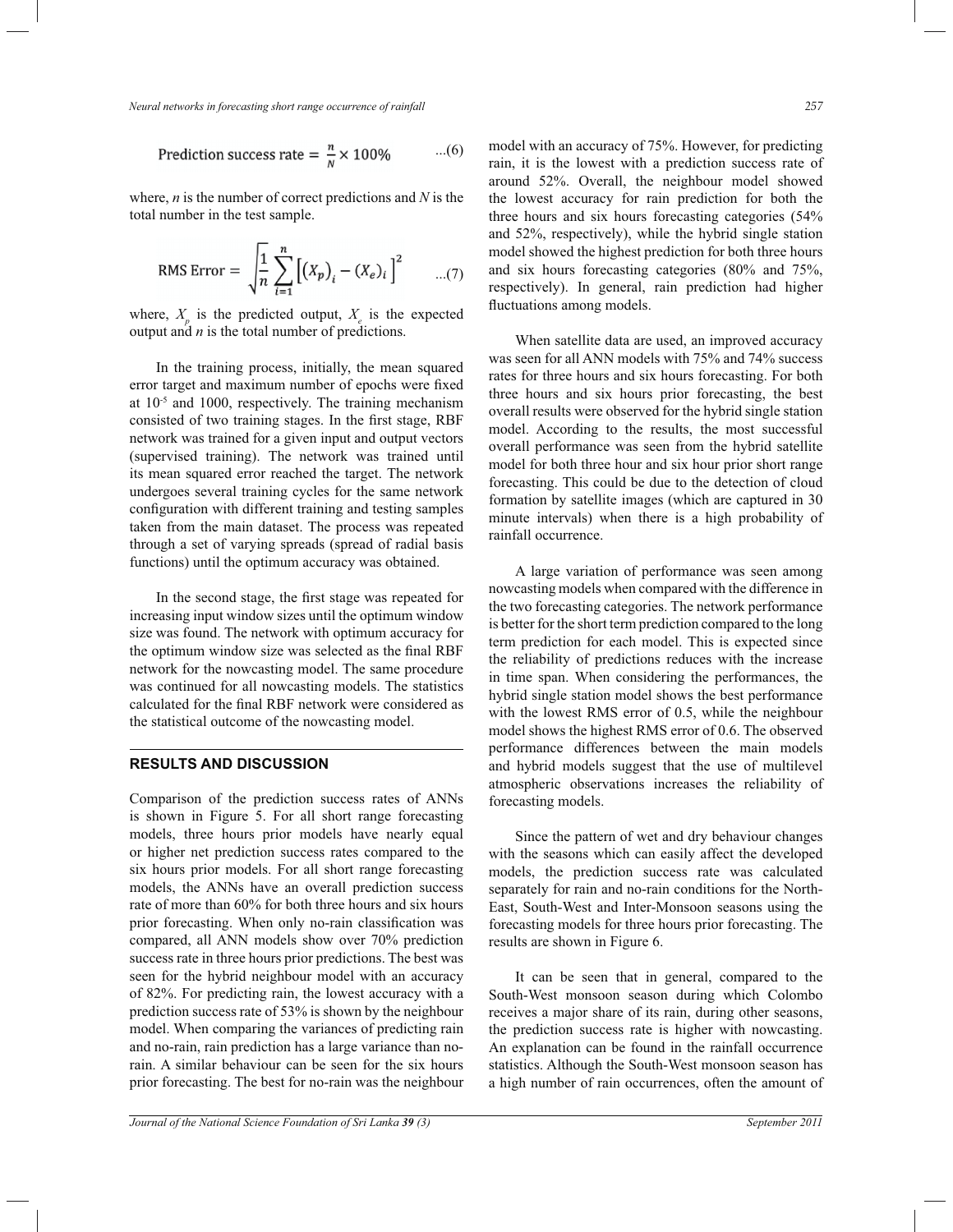rainfall is less compared to other seasons. As shown in Table 2, the average rainfall for other seasons is about twice as much as for the South-West monsoon. Under these conditions forecasting models are suitable for other seasons due to the strong indication of occurrence or non occurence of rain. When analyzing the results, it can be seen that the HSSM model has predicted dry conditions better, while the NM did the opposite. The outcomes of the seasonal forecasting also indicate that predicting rain has a larger variance (29%) among forecasting models for seasons when compared with the variance of no-rain

(7%). The RMS error indicates that the neighbour model has the worst performance for all seasonal predictions while the satellite image model achieves the best. According to the predictions, noticeable differences in accuracy can be seen using a shared forecasting model for all seasons. Due to the lack of data to build seasonal models, the current research was limited to building a shared model for all seasons. Thus, to obtain better results, the network can be trained to predict the seasons separately.



**Figure 5:** Variation of prediction success rates among nowcasting models. Letters N and R denote no-rain and rain respectively.



**Figure 6:** Seasonal behaviour for each nowcasting model in the 3 hours prior forecasting category. Letters N and R denote no-rain and rain respectively.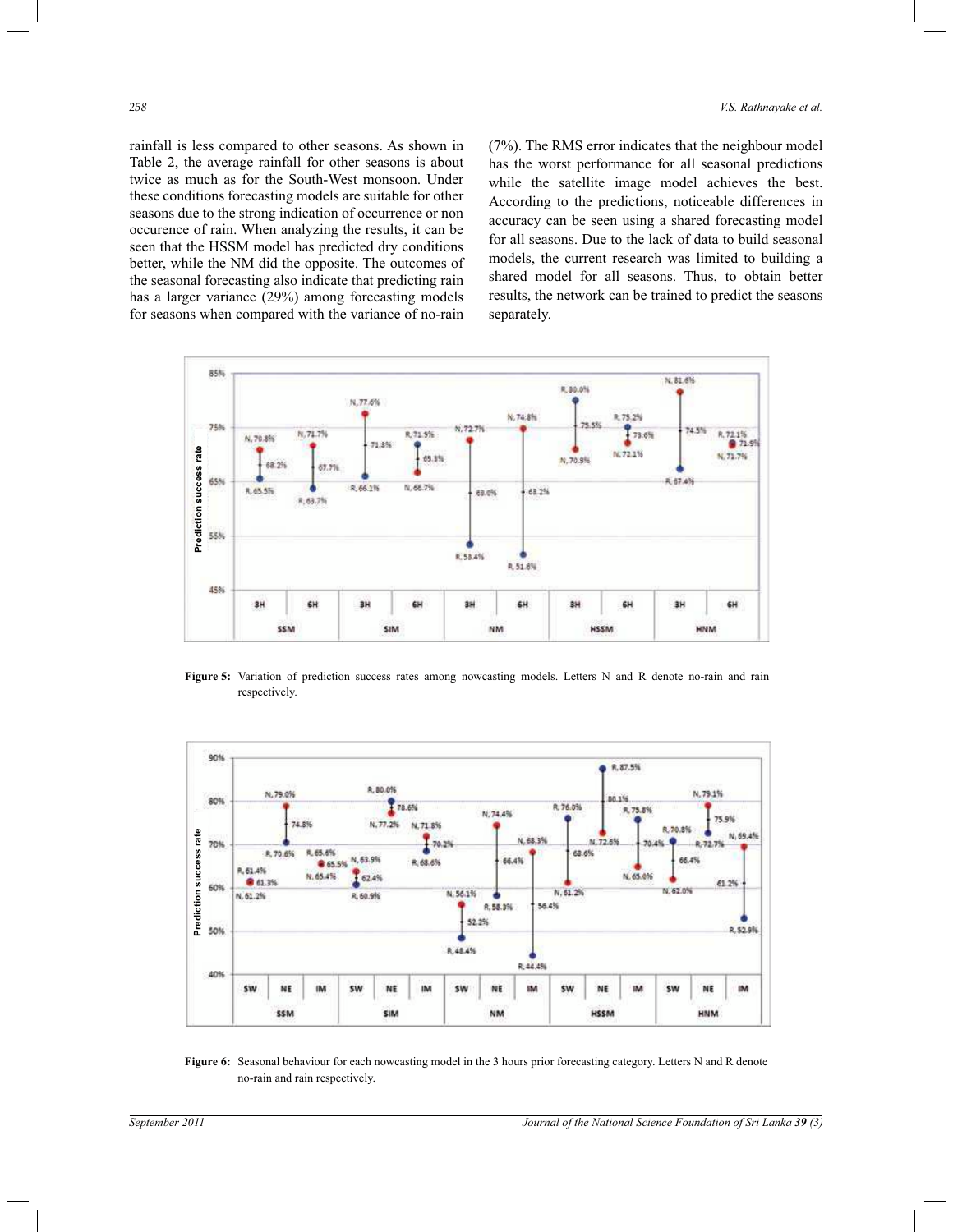# **CONCLUSION**

The results clearly show that satellite images can be used to improve the outcome of nowcasting models. This could be due to the shorter time interval between images which allows the capture of dynamic features of the atmosphere when compared with the interval surface level observations of three hours, which is a more generalized representation of the atmospheric conditions. Thus, by extracting more features from satellite images better forecasting models can be developed. Prediction could be improved using information such as cloud motion, cloud formation and cloud texture.

 Usually, seasonal models will minimize the confusion generated by different parameters such as wind direction, cloud formation and cloud movement, which behave uniquely during the seasons. The present work used a timeline to decide the seasons. The timeline boundaries of the seasons may not be the best seasonal boundaries for rainfall. Enhanced methods such as clustering algorithms (which consider the rainfall patterns) can be used to improve the seasonal boundaries in future studies, which in turn can improve the predictions.

 Another important factor in building nowcasting models is the time of the day. In the dataset 58% of rain occurrences were during the night time (5.30 P.M. to 5.30 A.M.) and the remaining 42% of rain occurrences were in the daytime (5.30 A.M. and 5.30 P.M.). When considering the input window sizes of the developed models, weather variables that have different behaviours during the night and the day (for example, temperature, wind and cloud patterns) can affect the outcomes of prediction models. Furthermore, during the morning to early afternoon session, very little (about 26%) rainfall had occurred. Since visible images are not available at night time, although interpolation techniques are used, the prediction accuracy of the neural network model may be reduced.

 As the study shows, the neighbour model did not challenge the other models when considering the net-accuracy level. The reason could be the spatial disparities. Colombo, Ratmalana and Katunayake are closer to the coast while Rathnapura is more towards the central mountains, which have a different topography. Another factor is their locations where all the neighbours are on one side of the target station (Colombo). Having closer neighbours that share the same spatial and temporal variability of rainfall can change the situation. Therefore, sub-stations or agromet stations can be chosen as neighbours in order to achieve a higher result for the model.

It should be noted that the developed neural network models capture the persistence in input parameters rather than underlying physical processes. This is clearly evident from the improvement seen in the models for short range forecasts when satellite images are introduced as inputs.

## **Acknowledgement**

Financial assistance by the National Research Council of Sri Lanka (NRC grant number 06-18) is acknowledged. Authors wish to thank the Meteorology Department of Sri Lanka for the support given.

## **REFERENCES**

- 1. Austin G.L. & Bellon A. (1982). Very-short-range forecasting of precipitation by the objective extrapolation of radar and satellite data. *Nowcasting* (ed. K.A. Browning), pp. 177–190. Academic Press Inc., London, UK.
- 2. Bishop C.M. (1995). *Neural Networks for Pattern Recognition*. Oxford University Press, New York, USA.
- 3. Bors A. (2001). Introduction of the radial basis function (RBF) networks. *Online Symposium for Electronics Engineers* **1**(1): 1–7.
- 4. Broomhead D.S. & Lowe D. (1988). Multivariable functional interpolation and adaptive networks. *Complex Systems* **2**(3): 321–355.
- 5. Browning K.A. (1979). The frontiers plan: a strategy for using radar and satellite imagery for very short-range precipitation forecasting. *Meteorological Magazine* **108**(1283): 161–184.
- 6. Chauvin Y. & Rumelhart D.E. (1995). *Backpropagation: Theory, Architectures and Applications*. Lawrence Erlbaum Associates, London, UK.
- 7. Chiradeja P. & Ngaopitakkul A. (2009). Identification of fault types for single circuit transmission line using discrete wavelet transform and artificial neural networks. *Proceedings of the International Multi-Conference of Engineers and Computer Scientists*, Hong Kong, 18–20 March, pp. 1520–1525.
- 8. Coppola E., Grimes D.I., Verdecchia M. & Visconti G. (2006). Validation of improved TAMANN neural network for operational satellite-derived rainfall estimation in Africa. *Journal of Applied Meteorology and Climatology*  **45**(11): 1557–1572.
- 9. Dawson C.W., Harpham C., Wilby R.L. & Chen Y. (2002). Evaluation of artificial neural network techniques for flow forecasting in the River Yangtze, China. *Hydrology and Earth System Sciences* **6**(4): 619–626.
- 10. Domroes M. & Ranatunge E. (1993). A statistical approach towards a regionalization of rainfall in Sri Lanka. *International Journal of Climatology* **13**(7): 741–754.
- 11. Finan R., Sapeluk A. & Damper R. (1996). Comparison of multilayer and radial basis function neural networks for text-dependent speaker recognition. *IEEE International Conference on Neural Networks* **4**: 1992–1997.